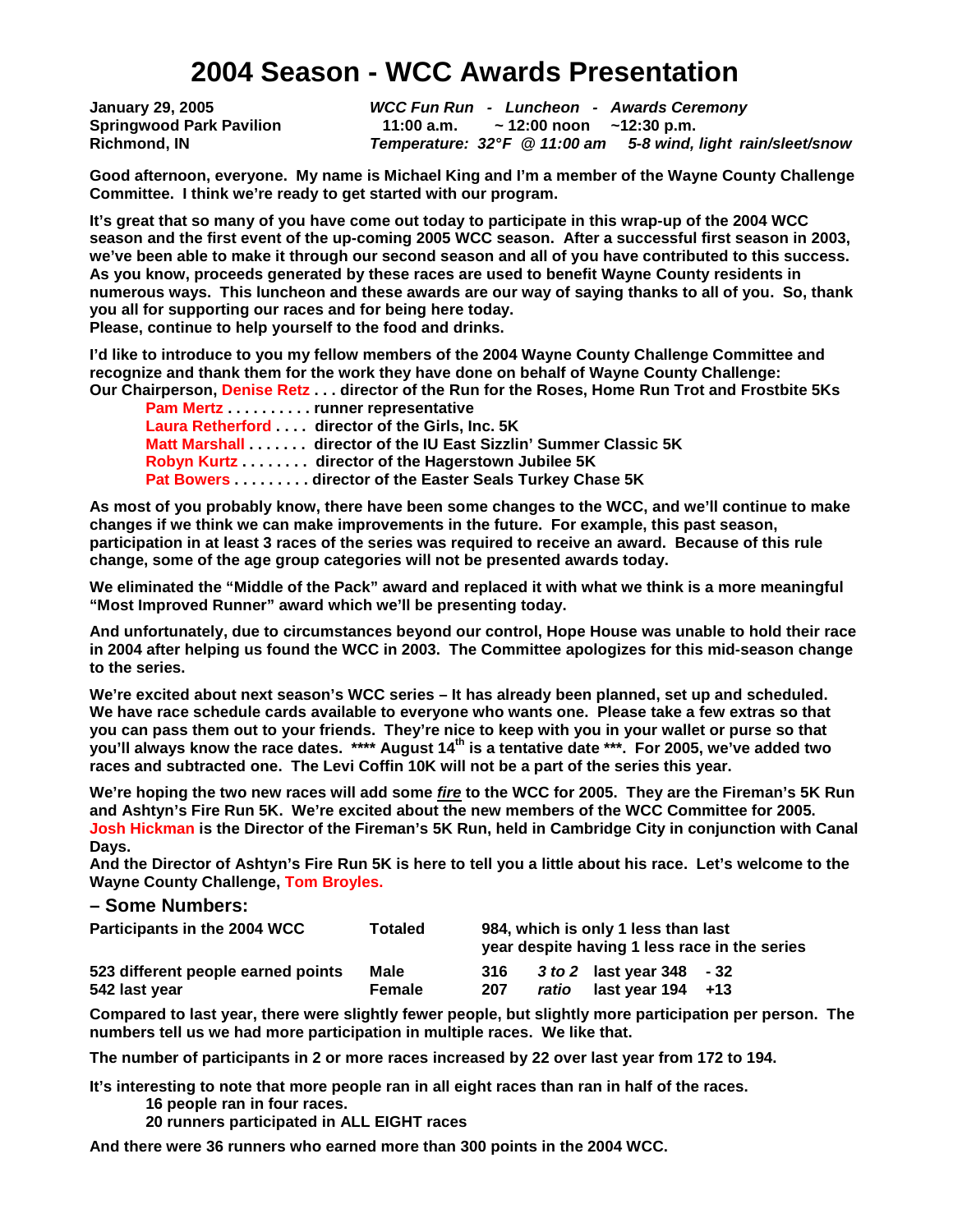# **The Awards:**

**The Wayne County Challenge Awards and this luncheon today wouldn't be possible without the support of our sponsors. In recognition and appreciation of their contributions, the committee would like to take this time to thank the sponsors of today's event. They are: The Runners Forum, Hagerstown Parks and Recreation, Indiana University East, and Richmond Parks and Recreation.** 

## **12 & under Female 15 participants**

**No one participated in the minimum required 3 races to be eligible for an award.** 

# **12 & under Male 24 participants**

**After participating in one race at the end of the 2003 WCC season, this young man decided that he wanted to compete for the WCC age group title in 2004. His commitment has paid off. He participated in seven of the eight WCC races this season. He made great improvement over the course of the season, culminating with a first-place-age-group finish over 10 challengers in the Frostbite 5K, some of whom had beaten him in earlier races. The 370 points he earned sets a new standard for this age group. He posted excellent times of 31:46 in the Turkey Chase 7K, and 21:49 in the Frostbite 5K to win this age group in both of those races. A young man with a bright future in running, The winner of the 12 & under Male WCC is Patrick Smith.\*** 

# **13-15 Female 17 participants**

**The repeat winner of this category participated in the first three WCC races of the season to successfully defend last year's title in this age group. Now a freshman at Northeastern High School, her participation on the cross country team there kept her out of some of our WCC races. But in the meantime, she had an awesome cross country season, wrapping it up by becoming the first freshman ever to win the 8 team Tri-Eastern Conference meet. She then placed 3rd in the Richmond Sectional and 3 rd in the Delta Regional (Muncie) to lead her team to qualify for the semi-state meet at New Haven (Fort Wayne). Undoubtedly one of the fastest 14-year-old girls in the state of Indiana in 2004, The winner of the 13-15 Female WCC is Krissy Alyea.\*** 

## **13-15 Male 32 participants**

**This category had a real battle of 2 defending age group champions. The winner was defending this age group, the other moved up from the younger group to make a challenge. Neither was the fastest runner in the age group, in fact when the Home Run Trot 5K had 20 participants in this age category, these two defending champions didn't finish in the top half. But they were evenly matched and they both showed up to race in every event. In the end, only 8 points separated these two warriors. It was fun to watch. The winner of this category won 6 of the 8 head to head meetings. The winner of the 13-15 Male WCC is Karl Kurtz.\*** 

## **16-18 Female 15 participants**

**The winner of this category accumulated a fourth best overall 467 points while participating in only 5 of the 8 races. She picked up top-5 points in each race by finishing 2nd four times and 3rd once. Between WCC races, she ran very successfully this fall as a freshman with the Hanover College cross country team. She didn't disappoint when she came home to Wayne County to compete as a collegiate runner for her first time when she placed 4th in the Earlham Invitational, helping her team capture first place in the 10 team field. She earned all-conference honors by placing 9th in the Heartland Collegiate Athletic Conference meet. A very talented young runner,** 

**The winner of the 16-18 Female WCC is Amanda Nocton.\*** 

## **16-18 Male 28 participants**

**This is an age group with a lot of fast runners. After participating in only one race in the 2003 WCC, the winner of this category participated in four races and earned top-five points in two of them by finishing 2 nd overall in the tough Hagerstown Jubilee 5K and 4th overall in the Run for the Roses 5K. He was the only one in his age group to participate in the Jubilee 5K, and the 90 points he picked up for his performance there made the difference. His time of 18:53 in that race makes him one of only two people who have ever run under 19 minutes on the hills of Hagerstown in a WCC race. Other highlights of his season include 7th place finishes in both the Sizzlin' Summer Classic 5K and the Home Run Trot 5K. The winner of the 16-18 Male WCC is Nathan Sheets.\***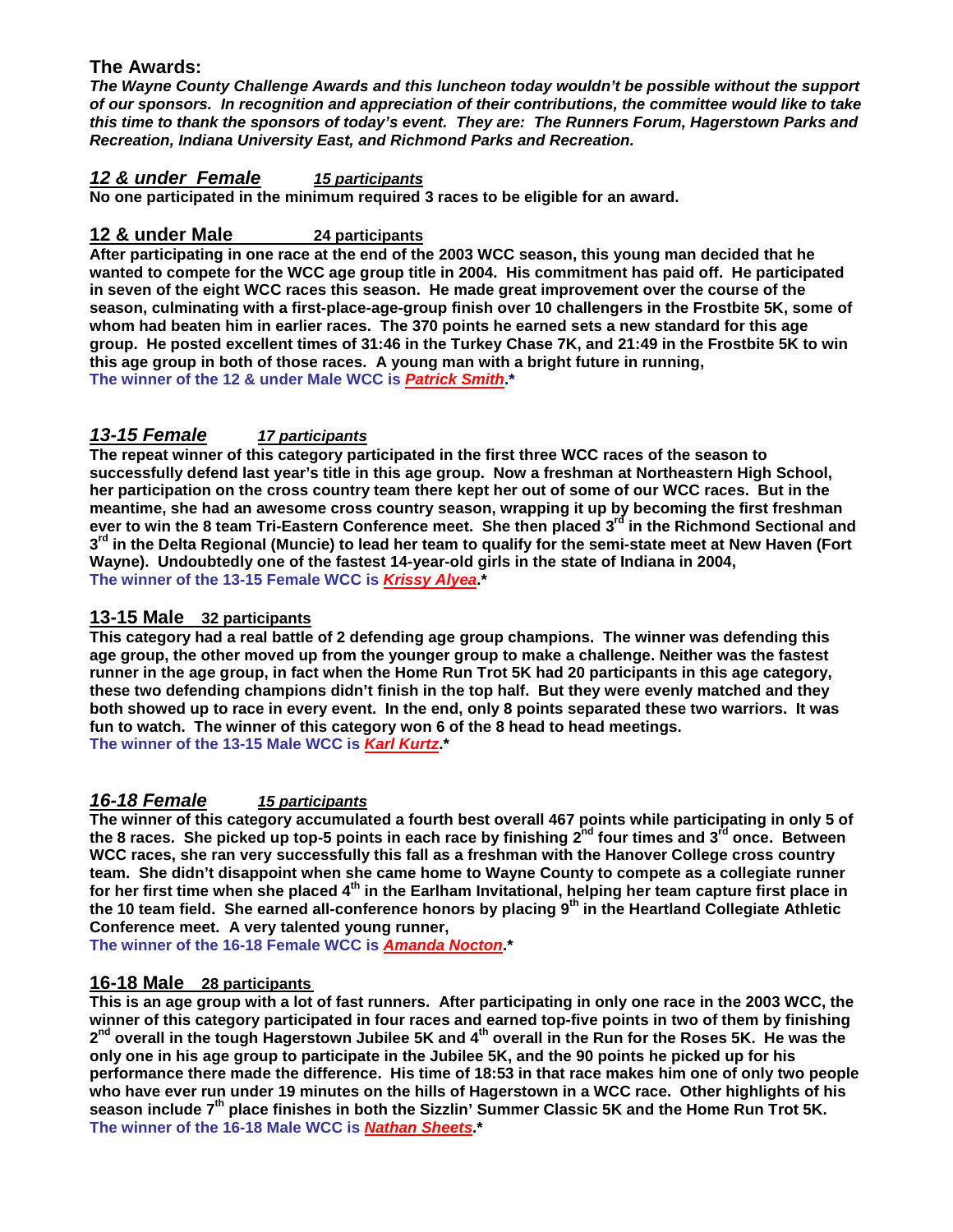# **19-24 Female 31 participants**

**This is an age group that was quite strange and unpredictable. There were only thirteen runners through the first 7 races. No one from this age group ran in the Run for the Roses 5K. And then . . . 15 new faces showed up for the last race of the year, making eighteen participants in the Frostbite 5K. The winner of this category placed fourth out of those 18, but more importantly, she participated in her third race to become eligible for this WCC award. She made significant improvement over the season, dropping 1:20 between the Sizzlin' Summer Classic 5K and the Frostbite 5K. The winner of the 19-24 Female WCC is Kari Fields.\*** 

#### **19-24 Male 28 participants**

**This is a category with many fast and competitive runners. The winner of this age group participated in four races, earning 225 points. When a runner participates in only 4 races, we don't expect two of them to be the Hagerstown Jubilee 5K and the Levi Coffin 10K. But that's what the winner of this category did. He most definitely accepted two of the more difficult challenges of the WCC. But he didn't just participate in the more challenging races. He also ran fast, and in so doing he was able to earn top 5 points in the Run for the Roses 5K by running a season best 18:04. Despite picking up his points in an unusual way, the strategy worked.** 

**The winner of the 19-24 Male WCC is Adam Cobb.\*** 

## **25-29 Female 23 participants**

**The WCC scoring system is designed to reward those who participate. This age group has always been notorious for low participation. So when someone from this category participates in all 8 races, earns an age group record of 461 points and places 5th overall in total points, she's really done something noteworthy. Those 461 points shattered the record of 151 points set by last year's winner . . . and just may be a standard that WCC runners in this age group will aspire to for years to come. Counting last season, this young lady has participated in 10 straight WCC races. The winner of the 25-29 Female WCC is Michelle Dafler.\*** 

#### **25-29 Male 10 participants**

**This is also an age group with notoriously low participation. Going into the last two races of the season, the title in this category was up for grabs because no one had participated in more than one race. The winner of this category won the age group in the Girls, Inc. 5K in May. He then waited until the fall to pick up age group wins in the Turkey Chase 7K and the Frostbite 5K to secure this award. He ran consistent times in the 3 races, improving 14 seconds between the first and last 5K races of the season. After finishing 3rd in this age group in 2003, he was able to participate more than anyone else and he was able to run undefeated this season in head-to-head match-ups. The winner of the 25-29 Male WCC is Matt Cox.\*** 

# **30-34 Female 19 participants**

**No one participated in the minimum required 3 races to be eligible for an award.** 

#### **30-34 Male 24 participants**

**When you're on the right track, just keep doing what you're doing. After participating in five races in 2003, he finished the WCC in second place in this age group. This year, after running the same five races, he's the age group winner. He defeated his nearest rival in all five head-to-head match-ups and won this category by a slim margin of 13 points. He placed first in his age group in the Run for the Roses 5K, the Sizzlin' Summer Classic 5K and the Home Run Trot 5K. The winner of the 30-34 Male WCC is Todd Zimmerman.\*** 

#### **35-39 Female 25 participants**

**The winner of this age group participated in 6 races and accumulated 308 points. Have you heard the story of the Tortoise and the Hare? The winner of this age group lived it. You all know the story. The faster runner builds a big lead, but doesn't finish the race. The slower runner keeps going, never gives up and finishes as the winner. Down by 64 points going into the last two races, it looked pretty hopeless. All her opponent needed to do was finish one of the last two races to put this WCC age group title out of reach. But the WCC is all about participation. And unexpectedly, the leader was absent from the last two races while our winner was there picking up the points for the victory. Three races last year earned her 3rd place in this age group. Participating in 6 races this year won the age group title and 10th place overall.** 

**The winner of the 35-39 Female WCC is Debra Dick.\***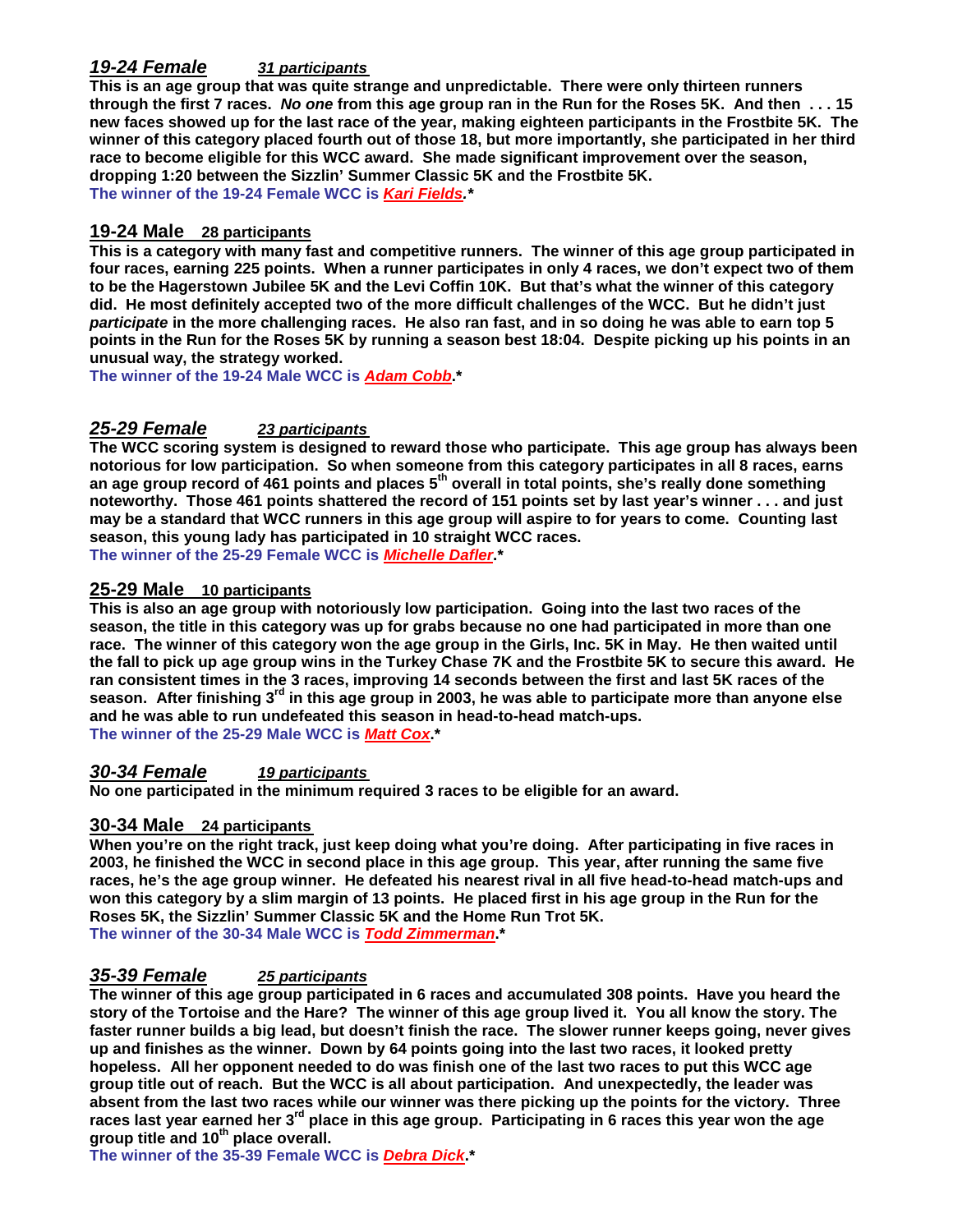#### **35-39 Male 38 participants**

**Participation wasn't a problem in this category. Four runners participated in every race. When that happens, you need to run fast to win the age group title. And that fast runner seemed to sneak up on everyone. The winner of this category participated in his first WCC race back in 2003 in the Hope House 5K. He ran an unspectacular but respectable time of just a little under 23 minutes that day. A little over 14 months later, he's the winner of this tough WCC age group with 520 points and he's finishing the Frostbite 5K in 18:45. In between, he did a lot of running and a lot of improving. He ran in every race this year and earned top-five points in the Levi Coffin 10K. He continued to improve his speed throughout the season and still may not have reached his peak.** 

**The winner of the 35-39 Male WCC is Terry Yandl.\*** 

#### **40-44 Female 15 participants**

**After winning third place overall in the 2003 WCC, the winner of this category again met every challenge, participating in every WCC race for the second year in a row. She is one of only two females to accomplish that feat. She accumulated 451 points this season, good enough for 6th place overall. She needed that high total of points to win this age group award, as the competition in this category was pretty tough, with 2 other runners accumulating over 300 points. Other runners may have been faster, but participation points can, and many times do, add up to victory in the WCC. The winner of the 40-44 Female WCC is Kelly Hale.\*** 

#### **40-44 Male 38 participants**

**This is one tough age group. Five runners from this category were in the top 20 overall WCC point earners. Three runners participated in every race. The winner of this category placed 4th overall and participated in every WCC race for the second consecutive year, one of only 4 males to participate in those 17 straight races. He accumulated 556 points, 20 points more over those 8 races than he earned in 2003 when he was third overall in the WCC. Highlights of his strong season include an 18:34 in the Home Run Trot 5K, a 19:04 in the Run for the Roses 5K, and top 5 points in the Hagerstown Jubilee 5K and the Levi Coffin 10K.** 

**The winner of the 40-44 Male WCC is Dale Bolser.\*** 

## **45-49 Female 19 participants**

**After participating in five races in 2003 and winning her age group, the winner of this category repeated as an age group winner by participating in all six of the WCC 5K races. Her times in the early 5K races this season were considerably faster than her times in the same races in 2003. The 314 points she accumulated were good enough for 8th place overall, exactly matching her 8th place overall finish of 2003. Highlights of her season include meeting the challenge of the hills of the Jubilee 5K and a season personal best 23:54 in the Run for the Roses 5K.** 

**The winner of the 45-49 Female WCC is Mary Ann Stienbarger.\*** 

#### **45-49 Male 33 participants**

**Ten runners in this age group had over 200 points. In 2003, this category winner ran in four 5K races and place 6th in his age group. This season he participated in all eight races, earned a total of 498 points, and placed 6th overall. He not only ran in more races, he also ran much faster. In fact, his times in those four 5K races this season averaged an amazing 3:45 per race faster than last year's times. He accumulated 67 age group points over the course of the season in a super-competitive age group that had 4 runners who participated in every race. He ran steadily improving times all season long, finishing the year by running a season best 20:53 in the Frostbite 5K, which was 1:36 faster than his season best 5K time in 2003. In one of the most competitive age groups in the WCC,** 

**The winner of the 45-49 Male WCC is David Mikesell.\*** 

## **50-54 Female 14 participants**

**The winner of this category was a newcomer to the WCC this season. She didn't run in any WCC races in 2003, but this season she participated in the Run for the Roses 5K, the Turkey Chase 7K, and the Frostbite 5K. Her 156 points tied the record point total for this age group. Highlights of her season include a 22 second improvement in her 5K time between the two Glen Miller Park runs and winning first place in her age group over 5 other participants by running the longer Turkey Chase 7K at a pace that was 23 seconds per mile faster than her best 5K time.** 

**The winner of the 50-54 Female WCC is Debra Harry.\***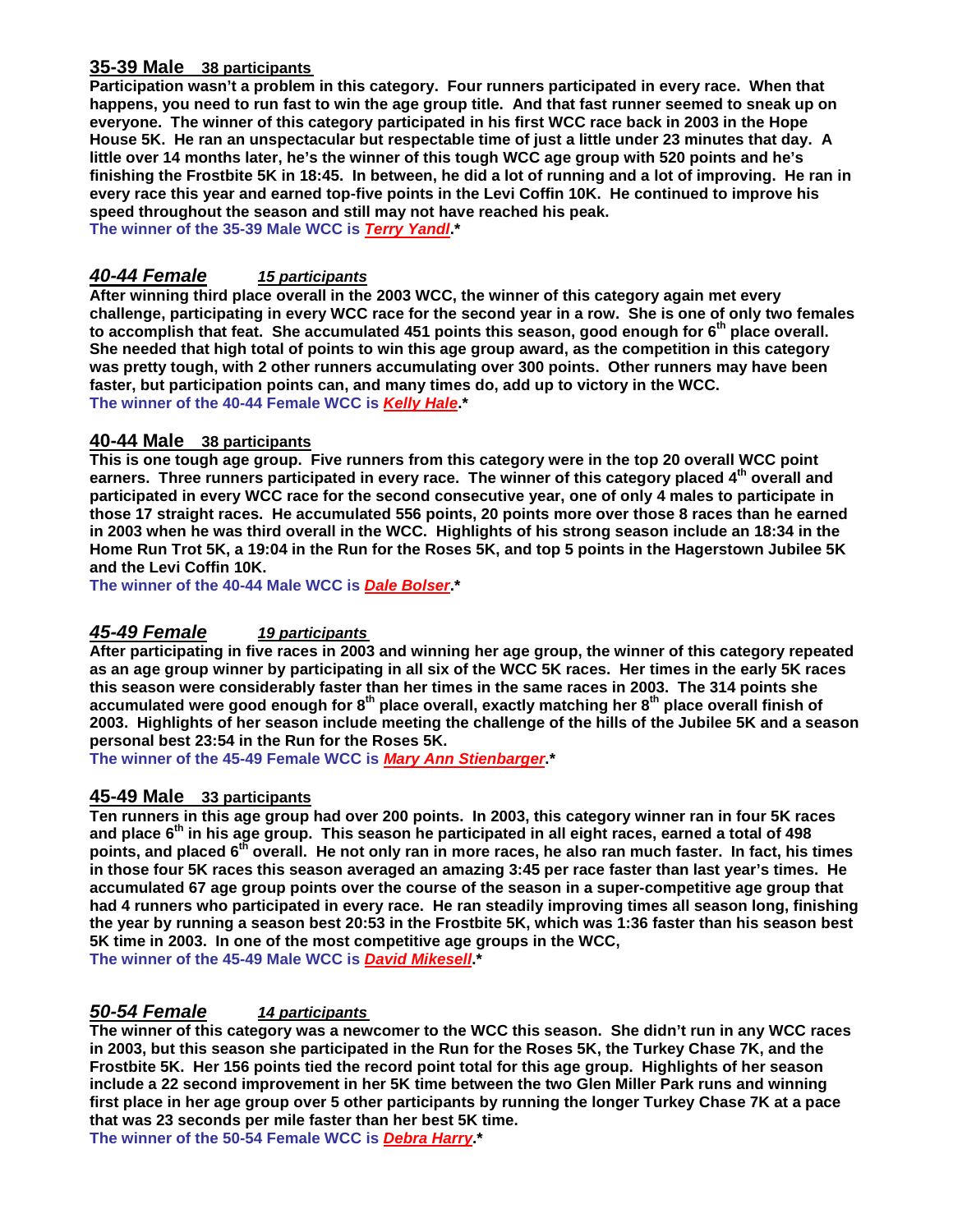## **50-54 Male 29 participants**

**Five runners in this age group accumulated over 200 points. After not participating in a single race in the 2003 WCC, the winner of this category participated in all eight races in 2004. He accumulated an age group record of 483 points, placing 7th overall. He took the lead in the age group standings when he completed the challenge of the hills in the Hagerstown Jubilee 5K and added to his lead when he won first place in his age group with a time of 45:36 in the Levi Coffin 10K. He ran a 5K best time of 20:29 in the Home Run Trot 5K and finished the Turkey Chase 7K in under-7-minutes-per-mile pace with an excellent time of 30:09.** 

**The winner of the 50-54 Male WCC is Thomas Sheard.\*** 

#### **55-59 Female 8 participants**

**No one participated in the minimum required 3 races to be eligible for an award.** 

#### **55-59 Male 22 participants**

**The winner of this age group participated in all 8 races in 2004 to repeat as winner of this category. He was the only participant in this category to run in all 8 races and accumulating 454 points, breaking his own age group record of 309 points set last year and placing 15th overall in the WCC. Like the steady and consistent tortoise in the parable, he was never in the lead until he picked up his final points in the final race. His persistent participation has been rewarded.** 

**The winner of the 55-59 Male WCC is Bob Patton.\*** 

#### **60-64 Female 4 participants**

**No one participated in the minimum required 3 races to be eligible for an award.** 

#### **60-64 Male 3 participants**

**The winner of this category participated in all 8 WCC races. Over the two years of the WCC, he has never lost a race within his age group. He built up a 150 point lead this season before anyone from his age group showed up to challenged him, and he then easily defeated those two challengers in head to head competition. In fact, if we handicapped him by making him compete against men 20 or 30 years his junior, he'd still be right up there near the top of the list. An extraordinarily talented runner who is greatly respected and admired by his fellow runners here in Wayne County, a grand example of the type of runner we all hope to be, regardless of age ---- active and fast ---- The winner of the 60-64 Male WCC is Gene Black.\*** 

**65-69 Female 1 participant**

**65-69 Male 4 participants**

**70+ Female 1 participant**

**70+ Male 3 participants**

**No one participated in the minimum required 3 races to be eligible for an award in any of these four categories.** 

## **A note of interest:**

**Last year, during this awards program, I told the story of our oldest age group winner holding off our youngest age group winner down the stretch in the Turkey Chase 7K to win by 1 second. That image of youth and experience running together in friendly competition demonstrates in one picture how a lifetime of fitness and fun can be gained from being a runner.** 

**Well, as I looked through this year's race results and numbers, I noticed another example of this compelling battle between youth and experience that occurred over the course of this season and culminated in the Frostbite 5K. In that final race, only three seconds separated our oldest age group winner, Gene Black, from our youngest age group winner, Patrick Smith. In their seven head to head races this season, Gene won the first four, and five of the seven. But Patrick's steady improvement over the course of the season and his 3 second victory in the final 5K race of the season might just be an omen of things to come. Patrick, now that you've pulled even with Gene on the 5K road race course, you're just several thousand miles and 50 years of racing behind him. And all of us here today just want to encourage both of you to keep running!**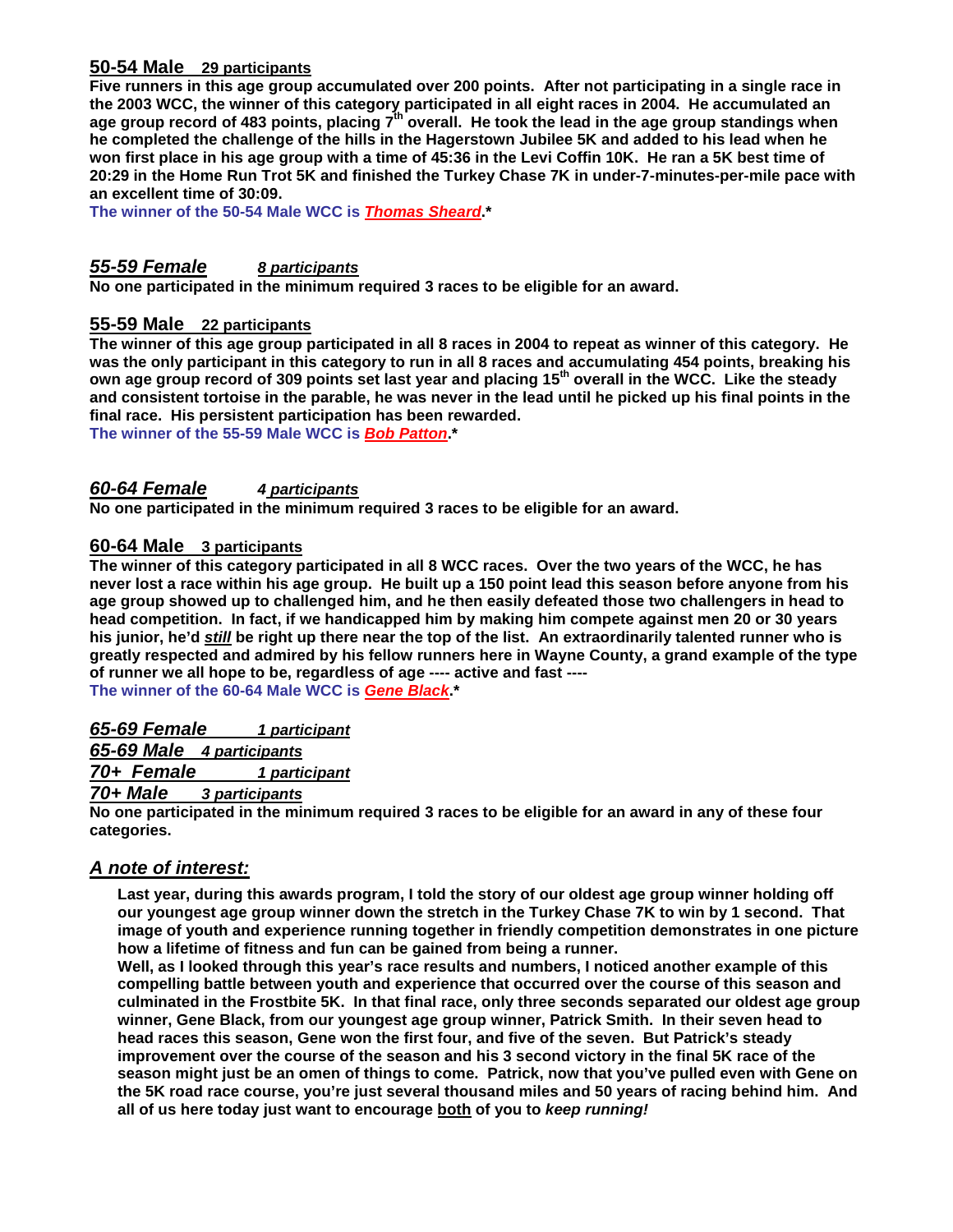# **WCC Most Improved Runner of 2004 Award**

**Last year I commented how one of the age group winners had improved his 5K time by over 3 minutes over the course of the season. That observation led to Dale Bolser suggesting that the Committee sponsor a "Most Improved Runner Award". The Committee liked the idea and we put it in for this year. We thought the improvement of one person would jump out of the numbers like last year, and this award would be easily determined. It didn't exactly work out that way.** 

**This award is for improvements made over the course of the season and it's amazing how many runners made significant improvements. Because of that widespread improvement, this became a difficult award to choose. The scoring committee wanted to give fair consideration to everyone, so we went about determining the most improved winner by keeping in mind four guiding principles:** 

**First of all, in order to be eligible for a WCC award, you must participate in at least 3 races. That narrowed the field to about 100 runners. But if we have only 3 races to judge, it's difficult to tell if it's true improvement . . . or just a bad day . . . or a desire to take it easy early in the season . . . or training fatigue . . . or running with a slight injury . . . or any number of things. So the more races we have to make the comparisons, the better it is to evaluate the improvement.** 

**Secondly, it's tough to compare races of different lengths and terrain. For example, we found that times for the Hagerstown Jubilee 5K averaged about 10-15% slower than times for the Sizzlin' Summer Classic 5K or the two 5K races held in Glen Miller Park. On the other hand, times for the Home Run Trot 5K were, on the average, about 2 to 4% faster than those other 5K races. Pace per mile times for the Turkey Chase 7K were, on the average, about the same or slightly higher than the average 5K races.** 

**Thirdly, we kept in mind that times in the Girls, Inc. 5K may be skewed because of participation in the Mini-Marathon the week before and may not be representative of every runner's level of fitness and improvement.** 

**And finally, it's obvious that 60 seconds improvement from 17 minutes to 16 minutes is not the same as 60 seconds improvement from 37 minutes to 36 minutes in a 5K race. The former is probably the result of dedicated effort and serious training, the latter could be the result of something like saving more energy before the race by eating an extra little chocolate donut that morning and not warming up.** 

**So. . . my point is that, after looking at all the numbers and balancing all of these factors, this award still has some subjectivity to it. We had a list of 10-12 runners who made improvements we thought deserving of an award. But we have only one award to give and the final decision was made based on all the information we had.** 

**So, before I announce the winner, I want to acknowledge the improvements of several who were considered, but unfortunately will not be receiving this award today. They're at least deserving of Honorable Mention for their improvement. So I'd like to honorably mention them in no particular order and tell you about their improvements.** 

- **Cecil Franke ran the Frostbite 5K 37 seconds faster than he ran the Run for the Roses 5K. That's a lot of improvement at the pace he runs.**
- **Annette Rodefeld ran a much improved pace in the Turkey Chase 7K over her Girls, Inc. 5K pace.**
- **Patrick Smith ran much improved times in the Turkey Chase and the Frostbite over his earlier races.**
- **Robert Holman took 51 seconds off his 18:23 in the Home Run Trot 5K to finish the Frostbite 5K in 17:32.**
- **Christina Falcone started late, but made great improvements between the 4th and 8th races.**
- **Terry Yandl took 38 seconds off between the two runs in Glen Miller Park and got under 19 minutes for the first time in the Frostbite 5K.**
- **Dave Mikesell took off 48 seconds between the two Glen Miller Park runs.**
- **Rex Fields took off 50 seconds between the two Glen Miller Park runs.**
- **Samantha Herdrick took off 53 seconds between the two Glen Miller Park runs.**
- **Jordan Kearney took off 62 seconds between the first and last 5K races.**

**And there were several others who made improvements in speed as the season progressed. So, as you can see, there was some stiff competition for this award.**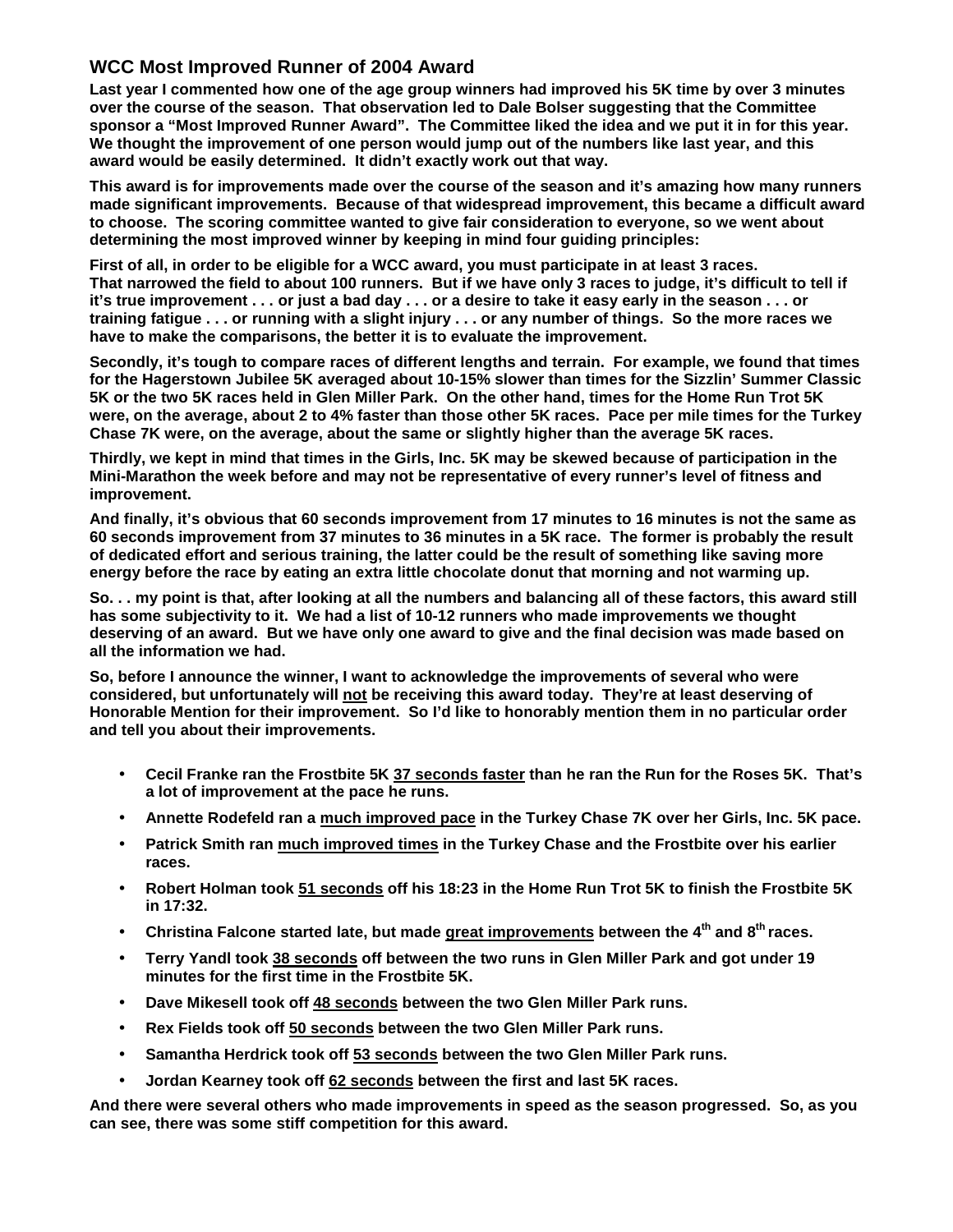**When we looked at all the criteria, it became obvious that our winner really stood out from the pack. Our Most Improved WCC Runner of 2004 participated in every race, improving his 5K time by a huge total of 2:20 over the span of the season. The most impressive thing about his season was that after the first race, he got relatively faster each and every time he raced. Like only five or six other runners this season, he ran the Frostbite 5K faster than he ran the Home Run Trot 5K and he did that by a whopping 38 seconds. He ran the Frostbite 5K an impressive 1:48 faster than he ran the Run for the Roses 5K. It gives me great pleasure to announce the very deserving winner of this award, The WCC Most Improved Runner of 2004 is . . . Bob Covington\*.** 

# **Wayne County Challenge Top 3 Awards:**

#### **Third Overall Female**

**The Third Place Overall Female participated in all 8 races, one of only 4 females to accomplish that feat. She also ran fast, earning top 5 points in four races and accumulated a total of 511 points. After dominating and winning her age group category last year, she was able to move up one level to place herself among the top three overall. Highlights of her season include 3rd place in the Hagerstown**   $^{\text{h}}$  place overall in both the Run for the Roses and the Girls, Inc. 5Ks and 5<sup>th</sup> overall in the **Levi Coffin 10K. She ran consistently fast times all year long, running only 1 second difference between the first and last 5K races of the season.** 

**The winner of Third Place Overall WCC Female is Brenda Burns.\*** 

#### **Third Overall Male**

**The Third Place Overall Male participated in all 8 races and accumulated 591 points, the second consecutive year he has earned more than 500 points. Competition within the 40 something age groups was brutal again this year. Last year he had the unfortunate distinction of having the highest number of points of those participants who did not receive a WCC award. He didn't allow that to happen this year. He earned top 5 points in 2 races with a 2nd place finish in the Girls, Inc. 5K and a 4th place finish in the Levi Coffin 10K. Other highlights of his impressive season include a 17:40 in the Home Run Trot 5K and an 18:05 in the Run for the Roses 5K.** 

**The winner of Third Place Overall WCC Male is Mark Sheard.\*** 

## **Second Overall Female**

**The Second Place Overall Female participated in 7 of the 8 WCC races, accumulating 568 points, 34 more points than last year when she also earned the second overall award. After making steady improvements in speed during the 2003 WCC, she started this season where she left off, and consistently maintained that high level throughout the season. She topped off the year by running the Frostbite 5K in 20:07, one second faster than her previous year's time. Other highlights of her season include second place finishes in the Girls, Inc. 5K, the Run for the Roses 5K, the Sizzlin' Summer Classic 5K and the Levi Coffin 10K. She earned top 5 points in every race in which she participated. A very talented runner,** 

**The winner of Second Place Overall WCC Female is Aletha Stahl.\*** 

## **Second Overall Male**

**The Second Place Overall Male accumulated 696 points. (That's 53 points more than he had last year when he was the WCC Champion, and we had one less race.) After winning the WCC Championship last year, you wouldn't think there was much room for improvement, but he averaged nearly 30 seconds per race faster than last year in direct comparisons of the same 8 races. Highlights of his season include a first place finish overall in the Girls, Inc. 5K, a 17:49 in the Run for the Roses, a 17:26 in the Home Run Trot 5K and an impressive 37:27 in the Levi Coffin 10K. He placed 3rd overall or better 4 times and was under 18 minutes 3 times. After running considerably faster than last year when he was the WCC Champion,** 

**The winner of Second Place Overall WCC Male is Joseph Parker.\***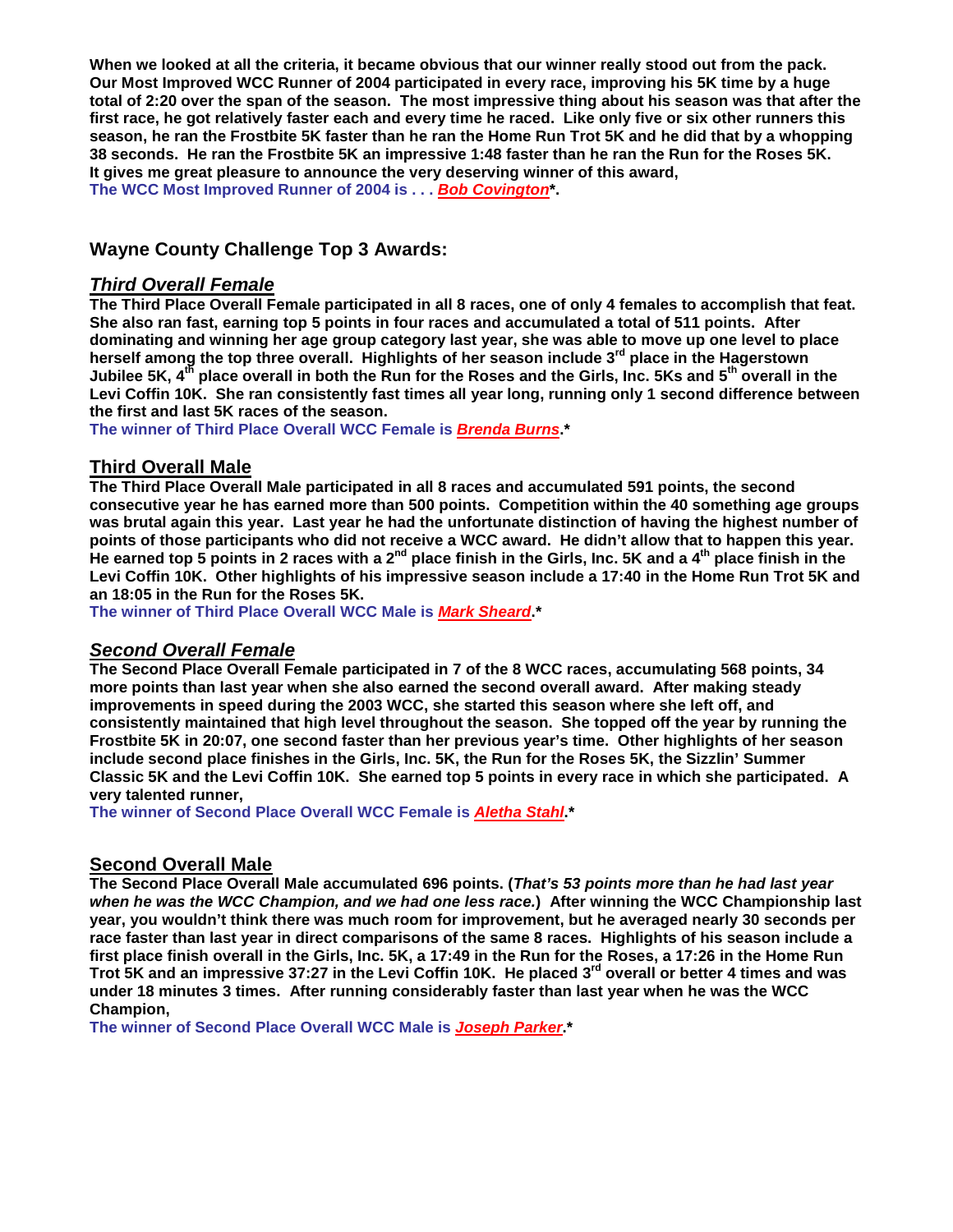**Now I have the privilege to present awards for the female and male WCC Champions. First of all, I'd like to say a few words collectively about both of them. Both left no doubt that they are this year's champions. Both of them were undefeated in every race in which they participated. Both set new standards to which future WCC runners will aspire. Both improved their times over the course of this season, and over last season's times as well, despite the fact that none of us were pushing them very hard. I think I speak for all of the 521 participants in the WCC who didn't win the title of Champion . . . when I say that. . . we have admired, appreciated and enjoyed their display of championship talent over the course of this past year.** 

#### **Female WCC Champion**

**The Female WCC Champion accumulated a total of 828 points this year, the second consecutive season in which she has earned more than 800 points. For the second year in a row, she participated in every race, this year winning overall first place in all 8 WCC races, thereby breaking her own record of 7 first place finishes in a season set last year. What more can I say? She defended her title by running an undefeated, perfect WCC season.** 

**The Female Champion of the second annual WCC is Pam Mertz.\*** 

#### **Male WCC Champion**

**The Male WCC Champion accumulated a record total of 1,040 points. He competed in 7 races and placed first overall in all seven. In two years of WCC races, he has placed first overall in every race in which he has competed. He finished the WCC season by running the Frostbite 5K in 15:06. That's 4:52 per mile. Most of us in this room would have a hard time keeping up that pace for 100 meters, if we could even do it at all. It's no secret, when talent and hard work are combined, the results can be amazing. The undisputed fastest distance runner in Wayne County, The Male Champion of the second annual WCC is Cecil Franke.\***

**Outside of a championship, the ultimate accomplishment in the WCC each year is to participate in every race. It's a challenge anyone can accept, but it takes discipline and a strong commitment, and it's definitely difficult to accomplish. Life has a way of sending you in different directions. In 2003, there were only nine runners who were able to do it. This season, more than double that number met every challenge by participating in all eight of the WCC races in 2004. In special recognition of their achievement, the WCC Committee would like to recognize and honor these 20 runners with the presentation of a certificate, a water bottle, and a specially designed t-shirt.** 

**Six of last year's nine participated in every race again this year, making each of them a part of an elite group who has never missed a WCC race. Those six are:** 



**Fourteen others besides these six also participated in every race in 2004. They are:** 

| <b>Mike Baumer</b>     |
|------------------------|
| <b>Gene Black</b>      |
| <b>Brenda Burns</b>    |
| <b>Bob Covington</b>   |
| <b>Michelle Dafler</b> |
| <b>Chris Dingwerth</b> |
| <b>Jordan Kearney</b>  |
| <b>Karl Kurtz</b>      |
| <b>Dave Mikesell</b>   |
| <b>Bob Patton</b>      |
| <b>Mark Sheard</b>     |
| <b>Tom Sheard</b>      |
| <b>Andy Smittkamp</b>  |
| <b>Terry Yandl</b>     |

**Congratulations to all of you for conquering the 2004 Wayne County Challenge!!!**